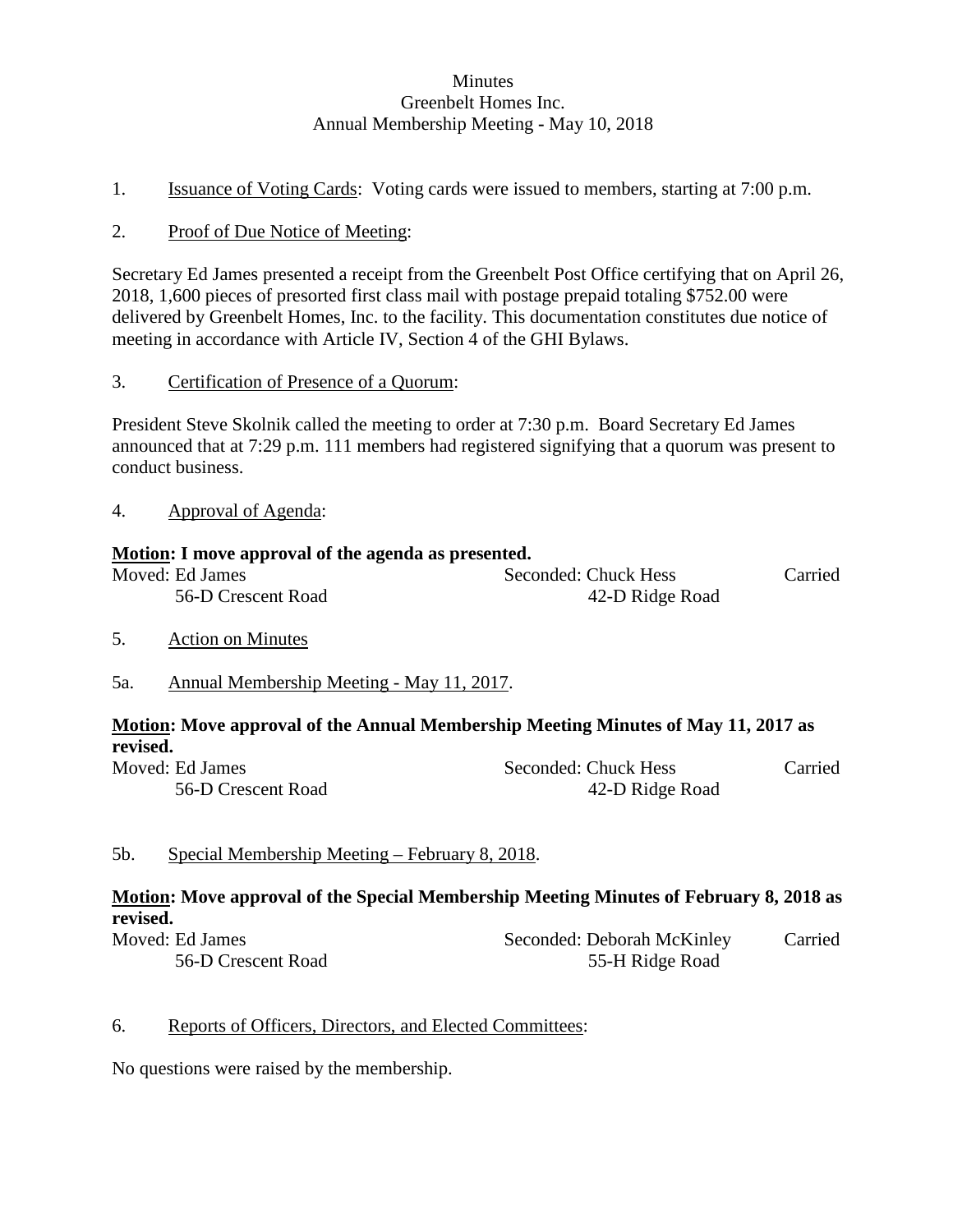#### 7. Presentation of Candidates

Skolnik recognized and thanked Delegates Anne Healey, Tawanna Gaines and City Council Judith Davis, Mayor Pro-Tem for attending GHI's membership meeting.

Tom Jones, chair of the Nominations and Elections Committee, introduced the five candidates running for one-year terms on the Audit Committee and the four candidates for Board of Directors for two-year terms. He then explained the procedures for voting for the candidates. He also recognized the other members of N&E Committee: Alex Barnes, Theresa Henderson, Terry Kucera and Anna Socrates.

Tom introduced the 5 candidates running for Audit Committee in alphabetical order by last names to give a statement for 3 minutes in length.

# **Audit Committee Candidates:**

Carol Griffith, 55 Ridge Road Henry Haslinger, 4 Ridge Road Molly Lester, 6 Hillside Road Diana McFadden, 71 Ridge Road Deborah McKinley, 55 Ridge Road

Tom introduced the 4 candidates running for Board of Directors in alphabetical order by last names to give a statement for 3 minutes in length.

# **Board of Directors Candidates:**

Stefan Brodd, 2 Westway Stephen Holland, 56 Ridge Road Ed James, 56 Crescent Road Tami Watkins, 21 Ridge Road

# 8. Nominations and Elections of the Nominations and Elections Committee

Jones announced that five open positions existed on the Nominations and Elections Committee and five members have consented to run: Tom Jones, Terry Kucera, Theresa Henderson, Mary Salemme and Alexander Barnes for the one-year term May 2018-May 2019. N&E Chair Jones explained the process for members to cast their vote.

Skolnik opened the floor for further nominations for the N&E Committee; no further nominations were made.

**Motion: I move to elect the five candidates to the N&E Committee by acclamation.** Moved: Chuck Hess Seconded: Ginny Jones Carried 42-D Ridge Road 15-D Ridge Road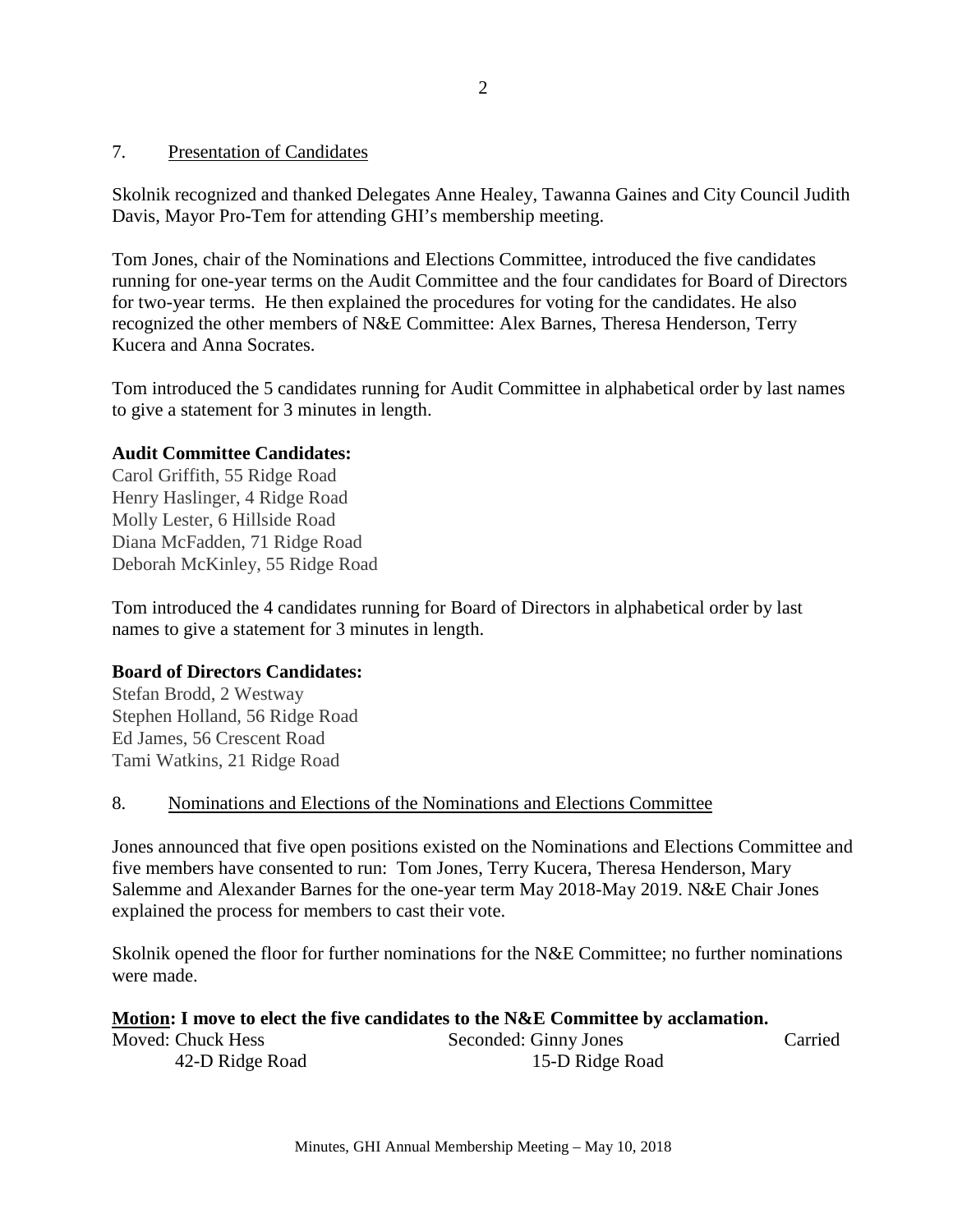- 9. Old Business None
- 10. New Business

Skolnik took a moment to recognize all of the members who have volunteered for GHI.

#### 10a. – Vote To Postpone Consideration of the Installation of a Solar Photovoltaic System for the GHI Administration Building

**Motion: GHI shall postpone consideration of the installation of a solar photovoltaic system – to provide electricity to the administration building – until after the asbestos removal and crawlspace improvements have been completed in the frame homes.**

Moved: Montrese Hamilton Amended 33-J Ridge Road and Failed at and Failed at and Failed at and Failed at and Failed at and Failed at and Failed at  $\frac{1}{2}$ 

a later vote

| Amendment: I move the amend the motion to replace the words "postpone consideration of<br>the installation" to "postpone purchase". |                           |         |
|-------------------------------------------------------------------------------------------------------------------------------------|---------------------------|---------|
| Moved: Bill Jones                                                                                                                   | Seconded: Catherine Jones | Carried |
| 15-D Ridge Road                                                                                                                     | 24-H Ridge Road           |         |

**Motion: I move to Call the Question.** Moved: Sylvia Lewis Carried 2-C Gardenway

**Motion as Amended: GHI shall postpone purchase of a solar photovoltaic system – to provide electricity to the administration building – until after the asbestos removal and crawlspace improvements have been completed in the frame homes.** Moved: Montrese Hamilton Failed 33-J Ridge Road

10b. – Vote to authorize GHI's Board of Directors to enter into a contract to install a solar photovoltaic electrical system to supply electricity for GHI's Administration Building

**Motion for Option 1: On behalf of the Board be it moved that the membership of Greenbelt Homes Inc. authorize the Board of Directors to enter into a contract to purchase a solar panel system of at least 125 kilowatt capacity for no more than \$280,000 that would supply electricity to GHI's Administration Buildings.**

Moved: Ed James

56-D Crescent Road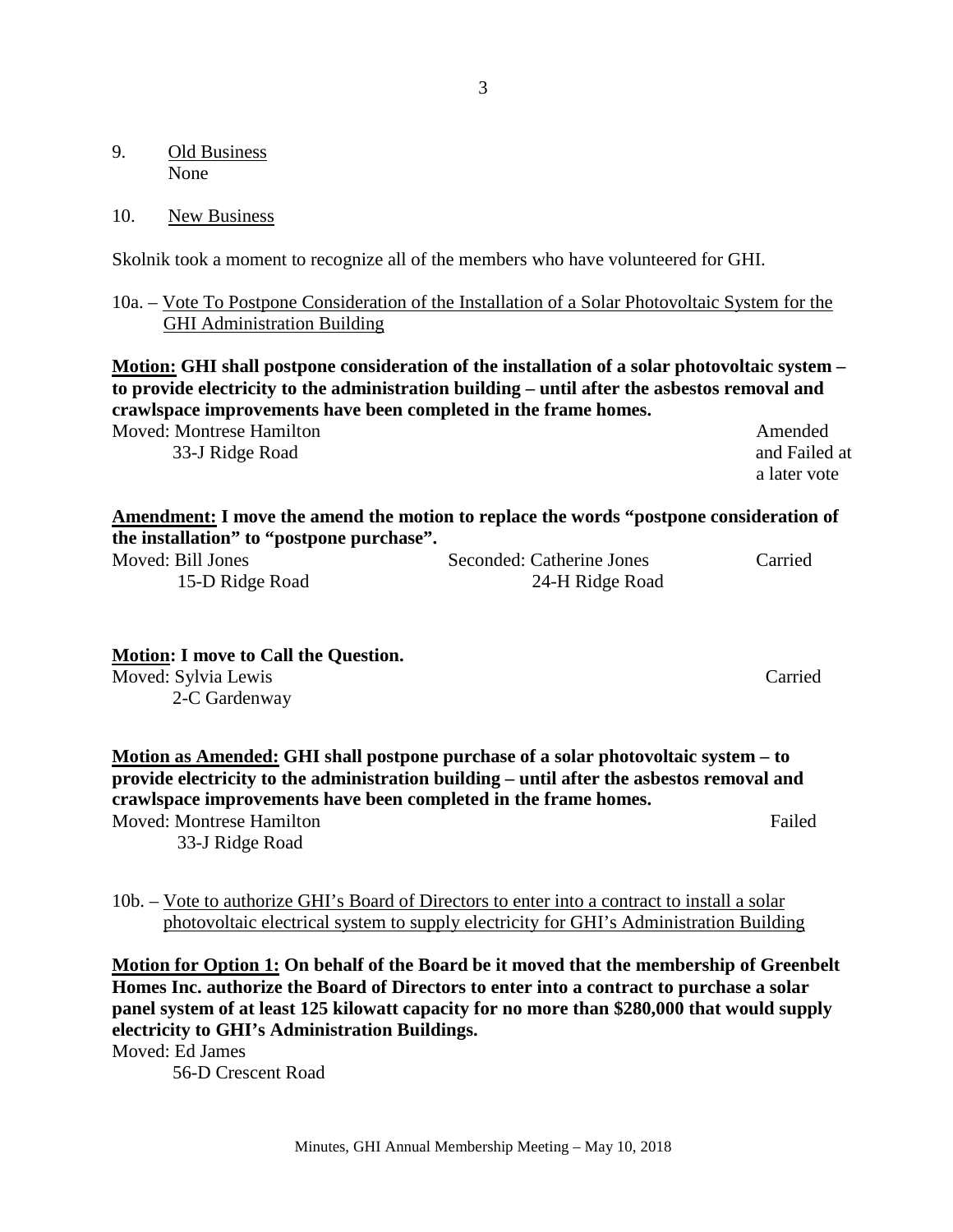| Amendment: I move to amend the motion to add the word "or".<br><b>Moved: Chuck Hess</b><br>42-D Ridge Road       | Seconded: Lola Skolnik<br>8-A Ridge Road                                                                                                                                             | Failed                                    |
|------------------------------------------------------------------------------------------------------------------|--------------------------------------------------------------------------------------------------------------------------------------------------------------------------------------|-------------------------------------------|
| <b>Motion:</b> I move to Call the Question on the motion to amend.<br>Moved: Jonathan Gordy<br>2-P Plateau Place | Seconded: Pamela Bozzi<br>19-P Ridge Road                                                                                                                                            | Failed                                    |
| "permits".                                                                                                       | <b>Amendment:</b> I move to amend in Option 1 to replace the word "authorize" with the word                                                                                          |                                           |
| Moved: Bill Jones<br>15-D Ridge Road                                                                             | Seconded: Paul Kapfer<br>6-E Hillside Road                                                                                                                                           | Carried                                   |
| Moved: Ed James<br>56-D Crescent Road                                                                            | Motion for Option 2: On behalf of the Board be it moved that the membership of Greenbelt                                                                                             | Carried                                   |
|                                                                                                                  | Homes Inc. authorize the Board of Directors to enter into a Power Purchase Agreement for a                                                                                           |                                           |
|                                                                                                                  | solar panel system that would supply electricity to GHI's Administration Buildings.                                                                                                  |                                           |
| Moved: Ed James<br>56-D Crescent Road                                                                            |                                                                                                                                                                                      | Amended and<br>Carried by a<br>later vote |
| "permits".                                                                                                       | <b>Amendment:</b> I move to amend in Option 2 to change the word "authorize" with the word                                                                                           |                                           |
| <b>Moved: Chuck Hess</b><br>42-D Ridge Road                                                                      | Seconded: Luly Jason<br>19-B Ridge Road                                                                                                                                              | Carried                                   |
|                                                                                                                  | Amendment: I move to amend the motion by appending at end before the period a comma<br>followed by not to exceed \$22,000 for the first year with adjustments for the rising cost of |                                           |

**electricity in future years.**

Moved: Bill Jones Carried 15-D Ridge Road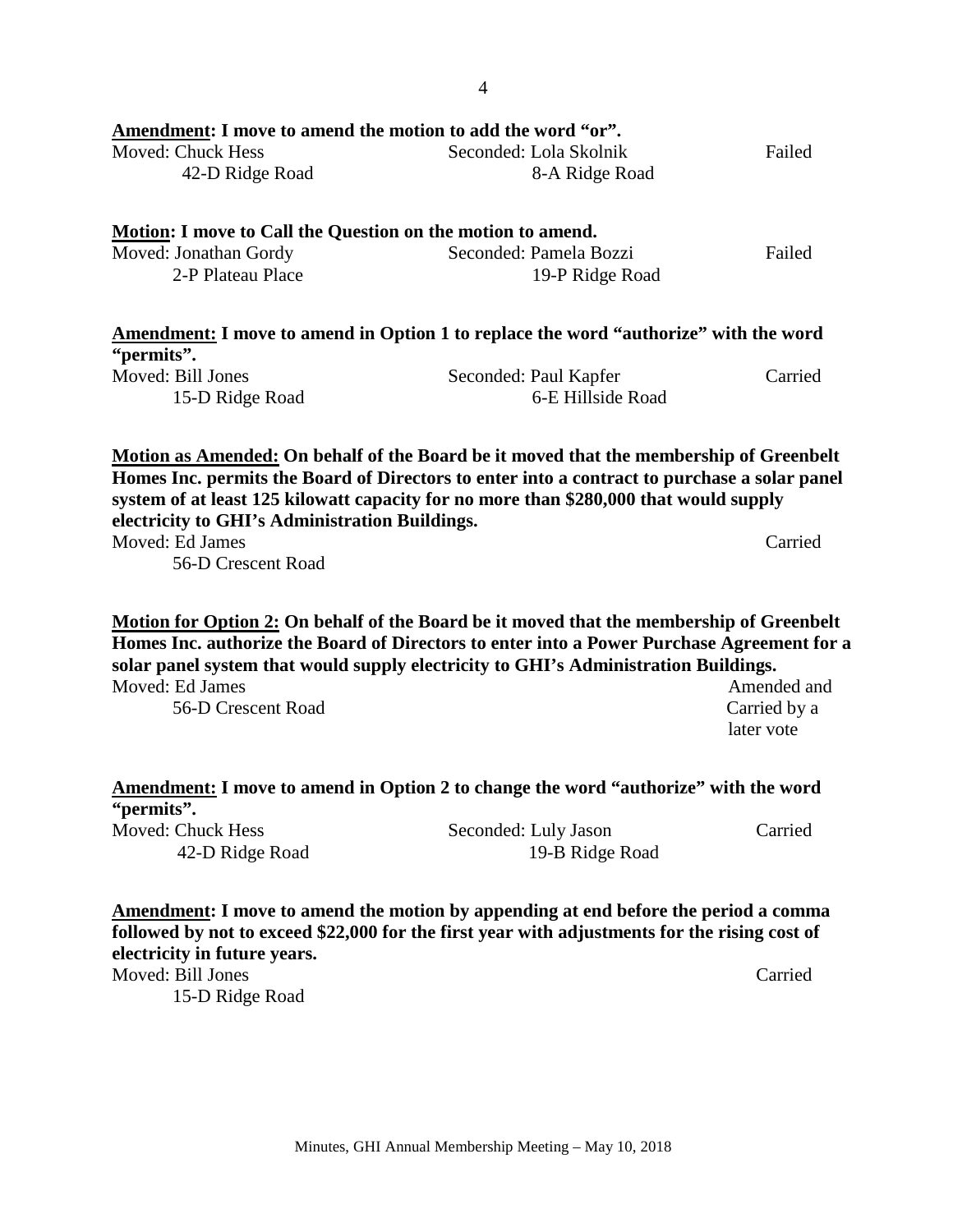**Motion as Amended: On behalf of the Board be it moved that the membership of Greenbelt Homes Inc. permits the Board of Directors to enter into a Power Purchase Agreement for a solar panel system that would supply electricity to GHI's Administration Buildings, not to exceed \$22,000 for the first year with adjustments for the rising cost of electricity in future years.**

| Moved: Ed James    | Carried |
|--------------------|---------|
| 56-D Crescent Road |         |

10c. – Vote to establish a formal policy to protect GHI woodlands

**Motion: No buildings or permanent roads shall be constructed in the GHI Woodlands. For purposes of this motion, "GHI Woodlands" shall be defined as the 87.65 acres of woodlands identified in the Forest Stewardship Plan dated May 31, 2013 prepared by the Maryland Department of Natural Resources. "Building" shall be defined as a structure having a roof and used for the shelter, support, or enclosure of persons, animals, or property. "Road" shall be defined as any travel way or right-of-way for the purpose of, or used for, passage of motor vehicular traffic.** 

Moved: Damien Ossi Carried 14-L Hillside Road

- 11. Good and Welfare
- 11a. Announcements:

Director Hess thanked the committee's members who stood earlier and mentioned that there are still many vacancies on committees.

# 11b. Door Prizes:

i. Three \$100 gift certificates toward GHI co-op fee:

 Lori Reeder, 9-A Ridge Road Mary Salemme, 1-D Woodland Way Samuel Waite, 16-C Ridge Road

ii. Four \$25 gift certificates to Co-op Supermarket:

 Lola Skolnik, 8-A Ridge Road Jeannette Grotke, 5-A Eastway Velma Kahn, 2-L Research Road Megan & Anton Rytting, 65-F Ridge Road